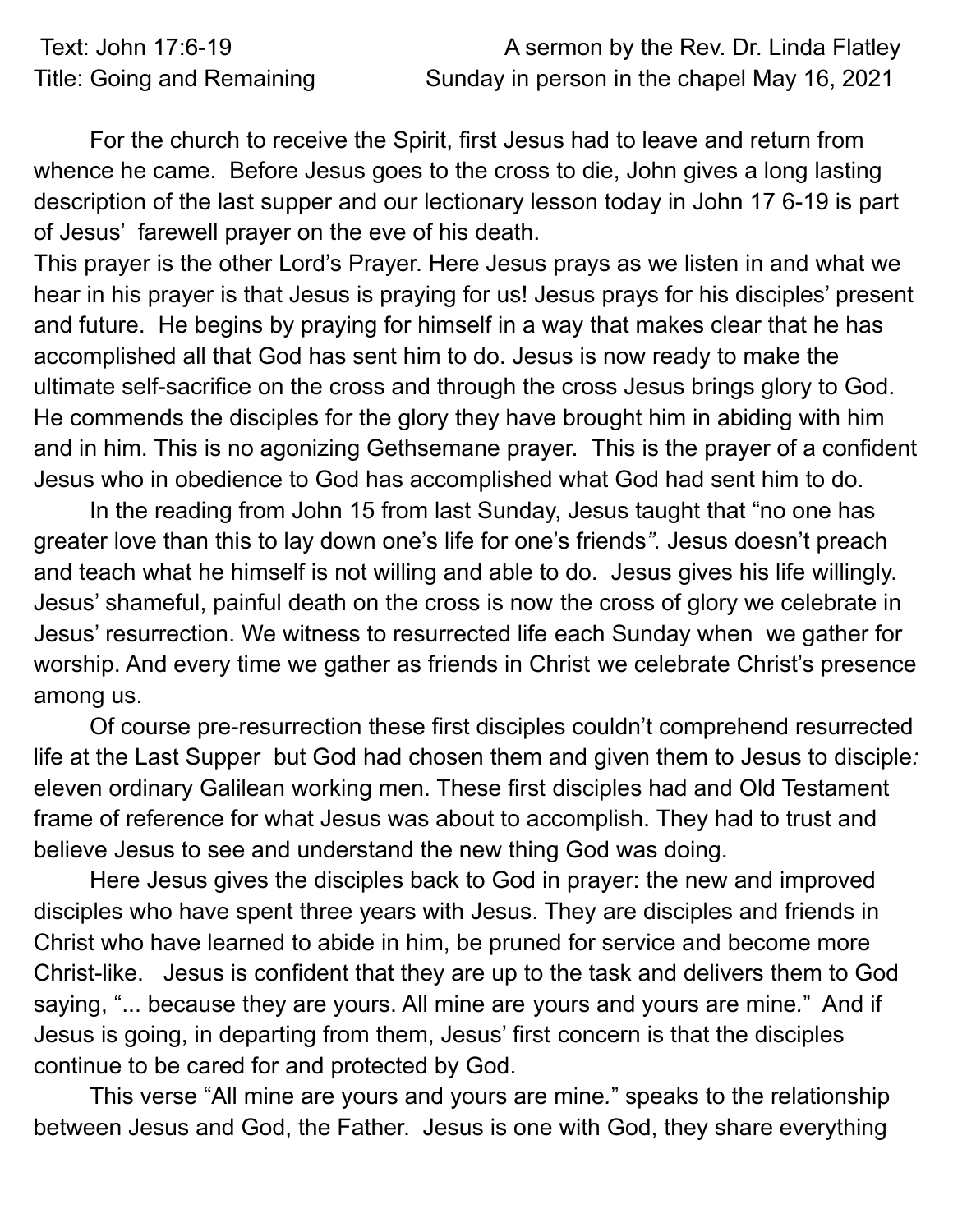and enjoy an intimacy, a mutual indwelling, an abiding, one in the other, that is a pattern for all relationships

This is the same pattern with which Jesus has shaped his relationship with his disciples to set them apart for God's work in the world.

To sanctify means to make holy which really means to set apart, to separate out for a special task. Jesus' disciples *are* different because they've had the companionship, teaching and living presence of Jesus, son of God as their soul friend. God with them. With that privilege and honor comes great responsibility. They are now being sent out into the world by themselves.

When we leave home for the first time, off to college or to take a job in another town or country, it is not without fear and trembling because the world can be a hostile place. For the parent left behind at home it's just as scary. I grieved for days when my first child left home. Although we had made all the arrangements together beforehand and I was confident in the security of the campus living arrangements and I had friends in the area who would check in on her, it was still an anxious time. All that was left to do was pray… and commend my daughter to God's care.

Jesus prays for his disciples' continued protection knowing that the world will be hostile to their message and the evil one will be out to get them. We are not given the source of the original evil only that there is an evil threat that opposes the good, a spirit of adversity that blocks the path of truth. Through prayer and discernment we are given the wisdom to know when that is the case when the truth is not in us. The example in Jesus' case is the authorities in Jerusalem who will arrest Jesus that very night. Examples of a hostile world in our day and age are so many:

from masks to unmasking idolatries,

from living wages to deadly wars,

from human exploitation to human rights

from health care to no-one cares...

we all get discouraged at the little progress we've made towards peace or ending hunger. Even the peace of Jerusalem is elusive with Israelis and Palestinians killing each other again! At such times we don't feel like remaining in this world, it's exhausting. That is exactly Jesus' warning. We are to be in the world but not of the world. Jesus doesn't pray for us to be removed from the world but to remain in it.

Being in the world is tough going sometimes but God needs you to continue the work that Jesus began. Notice Jesus is not praying for the whole world here. World here means the "ones who are actively distancing themselves from God", rejecting God's love. Jesus is praying for his disciples, the ones who are being sent into this hostile world. They are the ones who need the protection prayers and it is these first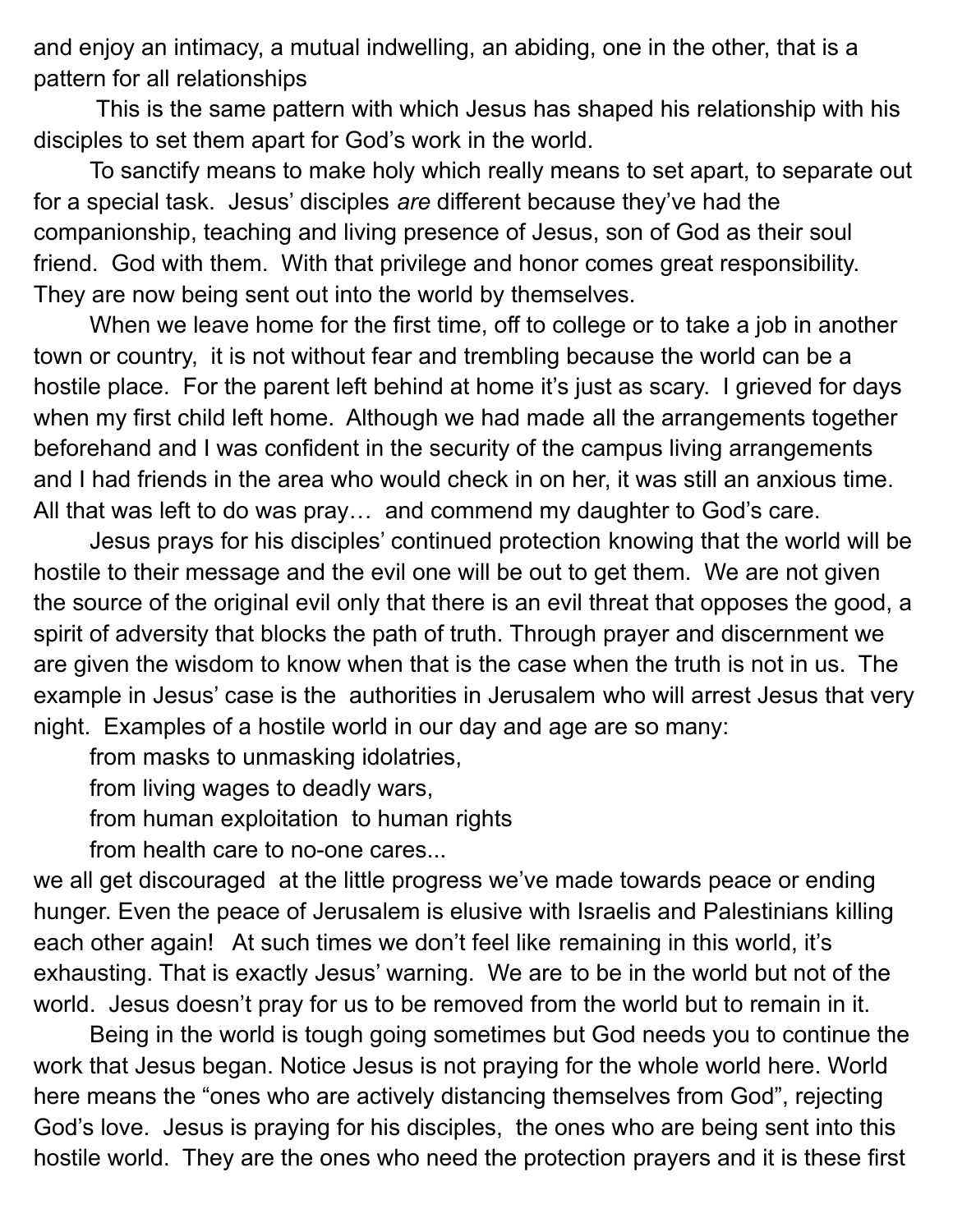disciples and the ones who come after who will bear witness to the ends of the earth, who will accomplish God's mission of "so loving the world." For God so loved the world that God sent Jesus, and Jesus is drawing his line in the sand here. He prays on behalf of his disciples not on behalf of the world. His immediate concern is for the disciples because they are the ones who will further God's mission.

What does that mean for us? Are we not to be concerned with the whole world? Of course we are concerned with what's going on the world as the world shrinks in our day. And we have a share in the ministry of Christ that continues in this corner of the world in this particular church.

Our circle of influence even if it's a small group of 11 disciples, or a membership of 27 starts as a small beginning which can lead to greater things when we are united in Spirit and one with God. Jesus promised that we would do greater things.

As you've heard me say many times our relationship with God, our mission, the work we have to do is all predicated on prayer. Prayer is part of my personal mission statement. Two years ago we initiated the Pentecost 50 days of prayer with a prayer wall and praying for each other. A pandemic was far from our minds but when COVID-19 hit we were ready to continue the good prayer practices we had developed as a means to the end. And now here we are almost nearing the end of this deadly virus. Our prayers are being answered. Praise God!

As you examine your prayer life and spiritual growth over the past year does it bring you a sense of joy or are you not so proud of yourself and how you coped?

When we examine our prayer life remember that Jesus our high priest prayed for us*.* He prayed this priestly prayer on our behalf to God our heavenly parent. We are God's children and friends in Christ, sisters and brothers in love and have been prayed into God's loving care by Jesus.

The good news is that God is sovereign and we are firmly in God's grip. God will not let us go. God has gone beyond all we thought possible to break down the barriers between human and divine to reveal the extent of God's love which never ends. No-one is beyond God's reach.

Because Jesus is human and divine he is uniquely qualified to be the bridge between humanity and God. Jesus reveals God to us and who God really is. We understand God's character and nature as the Great I Am worthy of our worship.

In Jesus' voice we hear God's voice and in Jesus' deeds we see God at work. They are One in unity and love and we are invited into this circle and for those who are called and destined to be disciples we care and share this good news with the world.